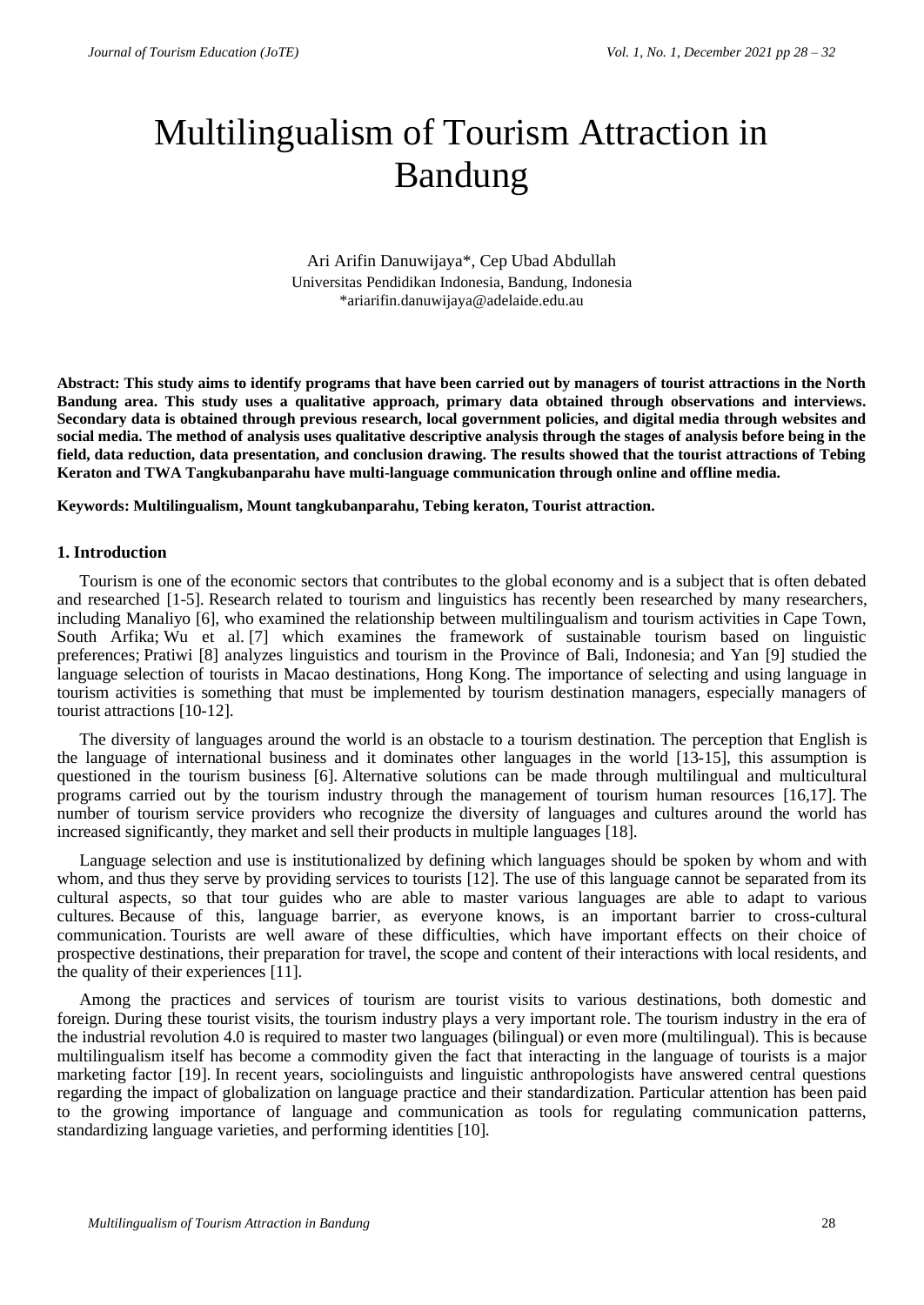The importance of examining language in tourism activities is due to communication and cultural barriers between managers of tourist attractions, tourists, and local communities. Language is an important barrier in cross-cultural communication for tourists while at a destination [11]. Language skills and quality must be implemented by managers of tourist attractions through various media with the aim of conveying messages and giving impressions on the tourist experience of tourists [13,20]. In addition, the application of multilingualism in tourist attractions aims so that tourists can understand what the message conveyed means [21].

The North Bandung area has a variety of tourist attractions, be it natural, cultural, and artificial based attractions [22-25], two of which are Cliffs. Keraton and Tangkubanparahu Mountain Nature Park [26-28]. Over the past five years, foreign tourist visits to Bandung have increased from a total of 183,932 foreign tourists in 2015 to 198,923 in 2018 [29]. This is a challenge for every manager of tourist attraction in the North Bandung area to prepare multilingualism programs to support the activities of foreign tourists. This study aims to identify

# **2. Literature Review**

Bilingualism is defined as an individual's ability to use two or more languages properly as a means of communication [30], while multilingualism is the capacity of individuals and communities to use more than one language through various media [31-32]. Multilingualism is more about the condition of the individual in mastering and communicating to others using more than one language [12,33]. Modern society must be able to master more than one language as a tool for social interaction according to the situation in communication [33,34]. Manaliyo [6], explains that there are several indicators of multilingualism in tourism attractions, including the diversity of languages used, employees who use multiple languages, the communication media used, and the availability of tour guides.

Franceschini [31] defines multilingualism as the capacity of people, groups, institutions and individuals to operate in more than one language. According to McArthur et al. [32], multilingualism is the use of three languages better separately in different levels of code mixing. Multilinguals can speak a number of languages for a variety of social, cultural and economic reasons. Different languages are used for different purposes and competencies for each language. On the other hand, Kemp [34] avoids giving precise language counts by defining multilingualism as using a number of languages for various social, cultural and economic reasons. According to Cummins [33], multilingualism refers exclusively to the presence of several languages in a given space, regardless of those who use them. Multilingualism is more about describing a speaker who speaks more than two languages. Its use is almost the same as bilingualism, which is knowing when and where a language will be used. multilingual is a society that has or uses several languages in its activities [12].

The function of language as a means of communication shows that people today do not only know or master the use of one language, but they are willing and able to master two or more languages. This situation indicates that they are a bilingual or multilingual society. Social interaction in a multi-lingual society, with the availability of several languages or a variety of languages, requires each speaker to be able to choose the right language or variety of languages according to the communication situation [34].

### **3. Methodology**

This research was conducted for 4 months from July to October 2020 and was carried out in a tourism area in North Bandung, Indonesia, which focused on two iconic attractions, namely the Tangkubanparahu Mountain Nature Park and the Keraton Cliff. The approach used in this research is qualitative research which aims to explore and understand the meaning of tourism activities and its relation to multilingualism programs in tourist attractions through the involvement of several questions and procedures.

This study uses primary and secondary data. Primary data was obtained through field observations and interviews with managers of two tourist attractions. Interviews focused on the efforts of managing tourist attractions in implementing multilingualism programs as a means for foreign tourists. Secondary data is obtained through previous research, local government policies, and digital media through websites and social media. The method of analysis uses qualitative descriptive analysis through the stages of analysis before being in the field, data reduction, data presentation, and drawing conclusions.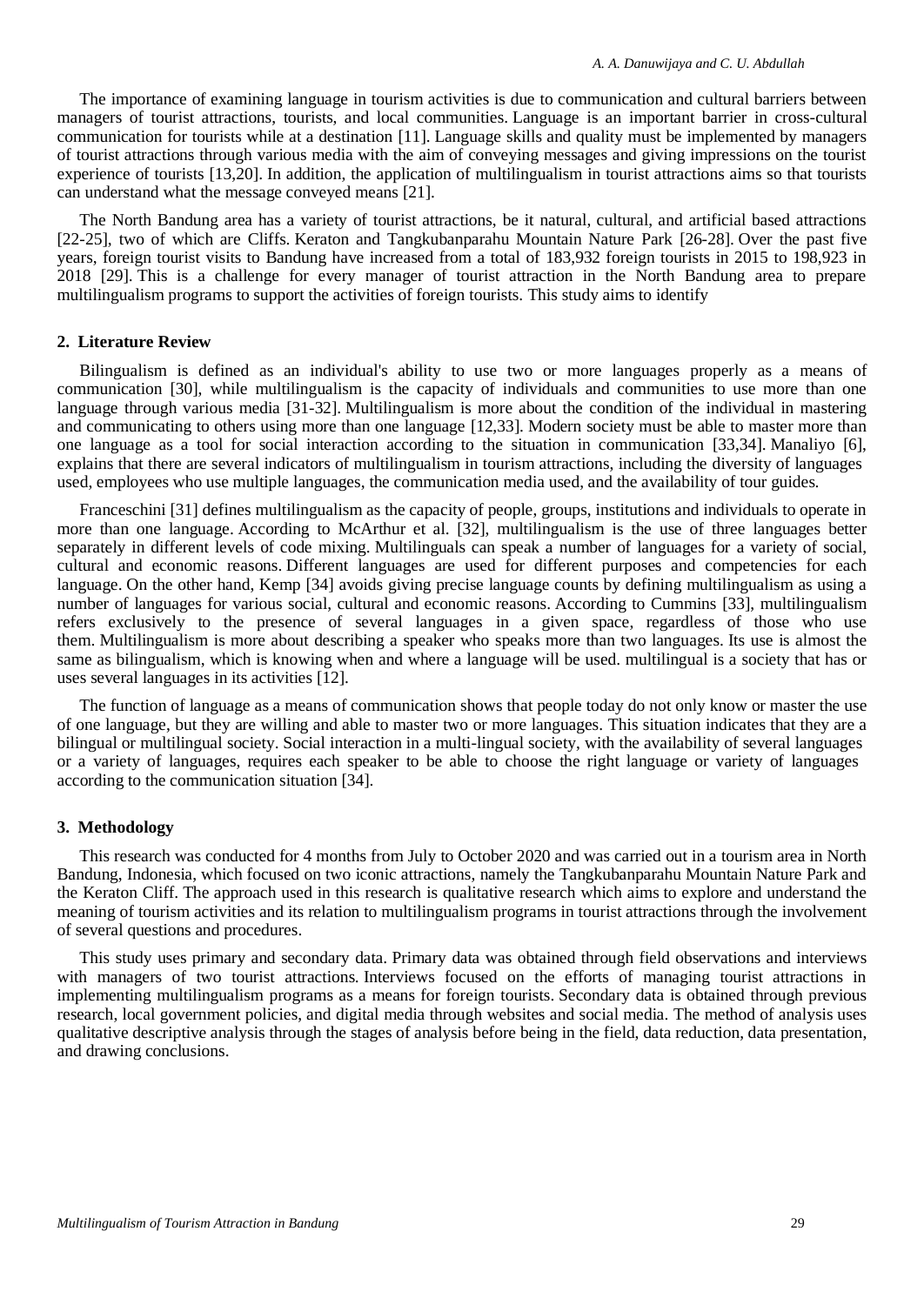## **4. Findings**

The development of the tourism industry from the indicators of tourist visits in the North Bandung area is superior to the tourist destinations of Bandung City. The accumulation between foreign and domestic tourists is far above other tourism destinations both in 2018 and 2019. The management of tourism in the North Bandung Area is basically under the authority of the West Java Provincial Government through the Office of Highways and Spatial Planning, as well as the Regional Development Planning Agency which regulates the North Bandung area as a strategic provincial area. Then, just like other regions in Indonesia, that the regional government, especially the tourism Regional Organization (OPD), namely the city and district tourism offices that have authority in tourism development in their regions.

In the North Bandung Area, the management is in the West Java Province Tourism and Culture Office, Bandung City Culture and Tourism Office, Bandung Regency Tourism and Culture Office, and West Bandung Regency Tourism and Culture Office. In practice, because the characteristics of the KBU are dominated by nature, there are several models of governance in several attractions such as Forest Park Ir. H. Djuanda by the Forestry Service, West Java Provincial Government, and Perum Perhutani. Then the Tangkuban Perahu Nature Tourism Park with a public private partnership pattern (cooperation between the government and the private sector) because privately, the tourism management is managed by PT. Graha Rani Putra Persada and publicly under the auspices of the West Java Natural Resources Conservation Center.

The Keraton Cliff and Tangkubanparahu Mountain Nature Park are two iconic tourist attractions in the North Bandung area. Both tourist attractions are classified as nature-based tourist attractions. The Keraton Cliff is part of the Lembang Fault which has a slope level with a straight valley and has a panoramic view of the beautiful landscape of the Lembang area [28]. Meanwhile, Mount Tangkubanparahu Nature Park is an active volcano area and has a crater that can be visited [36]. Various efforts and multilingualism programs have been carried out by the two tourist attractions, both through outdoor communication media and digital communication. This effort is to facilitate foreign tourists in interpreting profiles

# **5. Discussion**

The tourist attraction of Tebing Keraton has multi-lingual communication through banner media. The message conveyed was about the condition and position of the Keraton Cliff which is part of the Symbol Fault. The interpretation contained in the banner is in Indonesian and English. As for online media, Tebing Keraton which is included in the management of the Great Forest Park, Ir. H. Djuanda does not make multilingual efforts through online media, such as websites (tahuradjuanda.jabarprov.go.id) and social media (facebook.com/Tahuraid-108053380545979 and instagram.com/tahuradjuanda.official).

Tangkubanparahu Mountain Natural Tourism Park has made efforts to multilingualism through brochures and banners. The information provided is in Indonesian and English about the profile and activities that can be done in the Mount Tangkubanparahu Nature Tourism Park. There are regulations for tourists through two different languages. However, Mount Tangkubanparahu Nature Park does not implement online media. As on the website (twatangkubanparahu.com) which only uses Indonesian, as well as on social media Facebook (facebook.com/tangkuban.parahu.524), Instagram (instagram.com/twa\_tangkubanparahu), and Twitter (twitter.com/twatangkuban). ).

#### **6. Conlusions & Recommendations**

The use of language in tourism has become one of the factors that influence tourism activities in the North Bandung area. Good and diverse language is an important factor for tourist attractions in marketing their products, it is intended that foreign tourists easily understand communication. In addition, the use of multilingualism in tourist attraction areas can help foreign tourists understand the meaning and purpose of the media provided. In the tourist attraction of TWA Mount Tangkubanparahu and Tebing Keraton, they have a multi-language program to support tourism in the North Bandung area. The multilingualism program in these two attractions is implemented through online and outdoor media.

This research has implications for the managers of the tourist attractions of Tangkubanparahu and Tebing Keraton to pay more attention to multilingualism programs as an effort to increase satisfaction for foreign tourists and support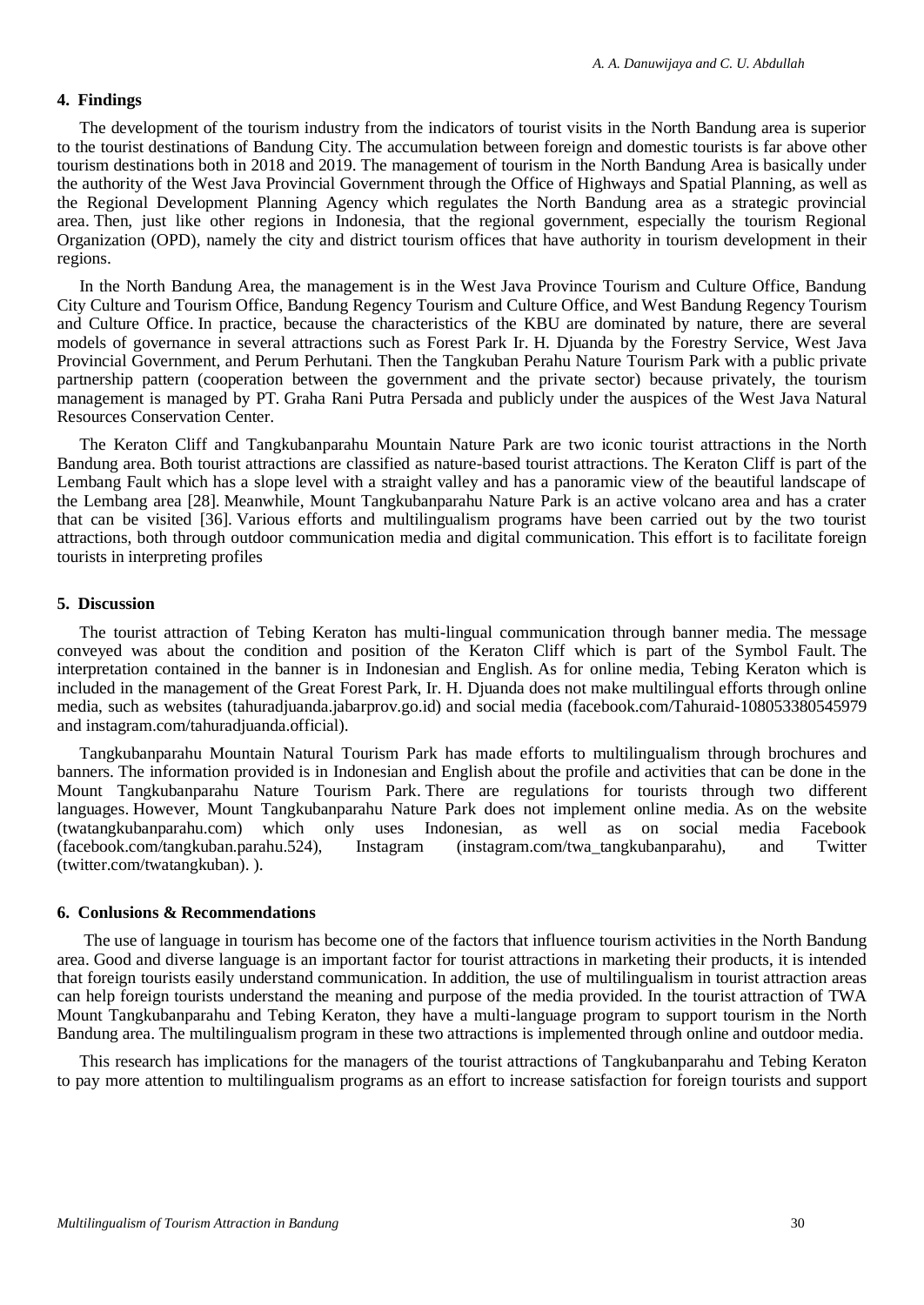the realization of tourist attractions with global competitiveness. In addition, this research can be a reference for managers of other tourist attractions in North Bandung and Indonesia in general.

This study focuses on multilingualism in two tourist attractions in the North Bandung area. This is a limitation of this study. Further research can be carried out in the tourism industry in the North Bandung area, such as hotels and restaurants. It aims to integrate multilingualism efforts in the North Bandung area.

# **7. References**

- [1] R. Brauer, M. Dymitrow, and J. Tribe, "The impact of tourism research," *Ann. Tour. Res.*, vol. 77, pp. 64–78, Jul. 2019, doi: 10.1016/j.annals.2019.05.006.
- [2] J. F. Perles-Ribes, A. B. Ramón-Rodríguez, A. Rubia, and L. Moreno-Izquierdo, "Is the tourism-led growth hypothesis valid after the global economic and financial crisis? The case of Spain 1957–2014," *Tour. Manag.*, vol. 61, pp. 96–109, Aug. 2017, doi: 10.1016/j.tourman.2017.01.003.
- [3] L. Ruhanen, C. Moyle, and B. Moyle, "New directions in sustainable tourism research," *Tour. Rev.*, vol. 74, no. 2, pp. 138–149, Apr. 2019, doi: 10.1108/TR-12-2017-0196.
- [4] C. F. Tang and E. C. Tan, "Tourism-Led Growth Hypothesis: A New Global Evidence," *Cornell Hosp. Q.*, vol. 59, no. 3, pp. 304–311, Aug. 2018, doi: 10.1177/1938965517735743.
- [5] R. Yung and C. Khoo-Lattimore, "New realities: a systematic literature review on virtual reality and augmented reality in tourism research," *Curr. Issues Tour.*, vol. 22, no. 17, pp. 2056–2081, Oct. 2019, doi: 10.1080/13683500.2017.1417359.
- [6] J. Manaliyo, Tourism and multilingualism in Cape Town: language practices and policy. 2009.
- [7] K.-J. Wu, Y. Zhu, Q. Chen, and M.-L. Tseng, "Building sustainable tourism hierarchical framework: Coordinated triple bottom line approach in linguistic preferences," *J. Clean. Prod.*, vol. 229, pp. 157–168, Aug. 2019, doi: 10.1016/j.jclepro.2019.04.212.
- [8] D. P. E. Pratiwi, "Bali tourism advertisements: a linguistic analysis," *Int. J. Linguist. Lit. Cult.*, 2019, doi: 10.21744/ijllc.v5n1.582.
- [9] X. Yan, "A study of language choices in the linguistic landscape of Macao's heritage and gaming tourism," *J. Multiling. Multicult. Dev.*, vol. 40, no. 3, pp. 198–217, Mar. 2019, doi: 10.1080/01434632.2018.1498853.
- [10] D. Cameron, "Styling the worker: Gender and the commodification of language in the globalized service economy," *J. Socioling.*, vol. 4, no. 3, pp. 323–347, Aug. 2000, doi: 10.1111/1467-9481.00119.
- [11] E. Cohen and R. L. Cooper, "Language and tourism," *Ann. Tour. Res.*, vol. 13, no. 4, pp. 533–563, Jan. 1986, doi: 10.1016/0160- 7383(86)90002-2.
- [12] A. Duchêne, "Marketing, management and performance: multilingualism as commodity in a tourism call centre," *Lang. Policy*, vol. 8, no. 1, pp. 27–50, Mar. 2009, doi: 10.1007/s10993-008-9115-6.
- [13] J. M. Arsky and A. I. Cherny, "The Ethno-Cultural, Linguistic and Ethical Problems of the 'Infosphere,'" *Int. Inf. Libr. Rev.*, vol. 29, no. 2, pp. 251–260, Jun. 1997, doi: 10.1080/10572317.1997.10762434.
- [14] S. Granville *et al.*, "English With or Without G(u)ilt: A Position Paper on Language in Education Policy for South Africa," *Lang. Educ.*, vol. 12, no. 4, pp. 254–272, Dec. 1998, doi: 10.1080/09500789808666753.
- [15] S. Granville, "Contests over Meaning in a South African Classroom: Introducing Critical Language Awareness in a Climate of Social Change and Cultural Diversity," *Lang. Educ.*, vol. 17, no. 1, pp. 1–20, Apr. 2003, doi: 10.1080/09500780308666835.
- [16] J. Jafari and W. Way, "Multicultural Strategics in Tourism," *Cornell Hotel Restaur. Adm. Q.*, vol. 35, no. 6, pp. 72–79, Dec. 1994, doi: 10.1177/001088049403500614.
- [17] L. Pek, R. Mee, N. Nadarajan, A. Mohamad, Z. Alias, and M. Ismail, "Tourists' Perceptions on Multilingualism use among Tourism Employees at Major Attractions in Kuala Selangor," *Int. J. Acad. Res. Bus. Soc. Sci*, vol. 9, no. 5, pp. 914–919, 2019.
- [18] T. R. Lituchy and R. A. Barra, "International issues of the design and usage of websites for e-commerce: Hotel and airline examples," *J. Eng. Technol. Manag.*, vol. 25, no. 1–2, pp. 93–111, Mar. 2008, doi: 10.1016/j.jengtecman.2008.01.004.
- [19] R. Sennett and P.-E. Dauzat, Le travail sans qualités: les conséquences humaines de la flexibilité. Albin Michel Paris, 2000.
- [20] A. Y. AIKHENVALD, "Multilingualism and ethnic stereotypes: The Tariana of northwest Amazonia," *Lang. Soc.*, vol. 32, no. 1, pp. 1–21, Jan. 2003, doi: 10.1017/S0047404503321013.
- [21] N. I. B. Suhaimi and A. T. H. bin Abdullah, "The Role of Multilingualism in Enhancing Tourism Sector in Malaysia," *Int. J. Acad. Res. Bus. Soc. Sci.*, vol. 7, no. 7, Aug. 2017, doi: 10.6007/IJARBSS/v7-i7/3154.
- [22] E. Ervina, V. Octaviany, and S. Wulung, "Visitor management strategies in nature-based destination: A case study in Djuanda Forest Park, Bandung, Indonesia," *Test Eng. Manag.*, vol. 83, pp. 7654–7660, 2020.
- [23] A. A. Fakhri, Z. K. A. Baizal, and E. B. Setiawan, "Restaurant Recommender System Using User-Based Collaborative Filtering Approach: A Case Study at Bandung Raya Region," *J. Phys. Conf. Ser.*, vol. 1192, p. 012023, Mar. 2019, doi: 10.1088/1742-6596/1192/1/012023.
- [24] B. D. Fatmawatie and Z. K. A. Baizal, "Tourism recommender system using Case Based Reasoning Approach (Case Study: Bandung Raya Area)," *J. Phys. Conf. Ser.*, vol. 1192, p. 012050, Mar. 2019, doi: 10.1088/1742-6596/1192/1/012050.
- [25] S. Wulung, "Spatial Model Analysis of Bandung Basin Geotourism Destination," Bandung Institute of Technology, 2018.
- [26] T. Kartika and N. Riana, "Storynomics Tourism as an Effective Marketing Strategy on Tourism Destination (Case Study on Tangkuban Parahu, West Java-Indonesia)," *Tour. Sustain. Dev. Rev.*, vol. 1, no. 1, pp. 33–40, Mar. 2020, doi: 10.31098/tsdr.v1i1.8.
- [27] H. Marhaento, R. Purnama, L. Rahayu Wijayanti Faida, and N. Rahardjo, "Land cover disturbance due to tourism in Djuanda Forest Park, Indonesia," *J. Phys. Conf. Ser.*, vol. 1434, no. 1, p. 012032, Jan. 2020, doi: 10.1088/1742-6596/1434/1/012032.
- [28] S. R. P. Wulung and B. Brahmantyo, "Geotourism reinterpretation towards natural tourist attractions in Bandung Basin, West Java, Indonesia," in *3rd International Seminar on Tourism (ISOT 2018). Atlantis Press. Bandung*, 2019, pp. 278–282.
- [29] BPS Bandung City, "Data on foreign tourist visits," Bandung, 2020.